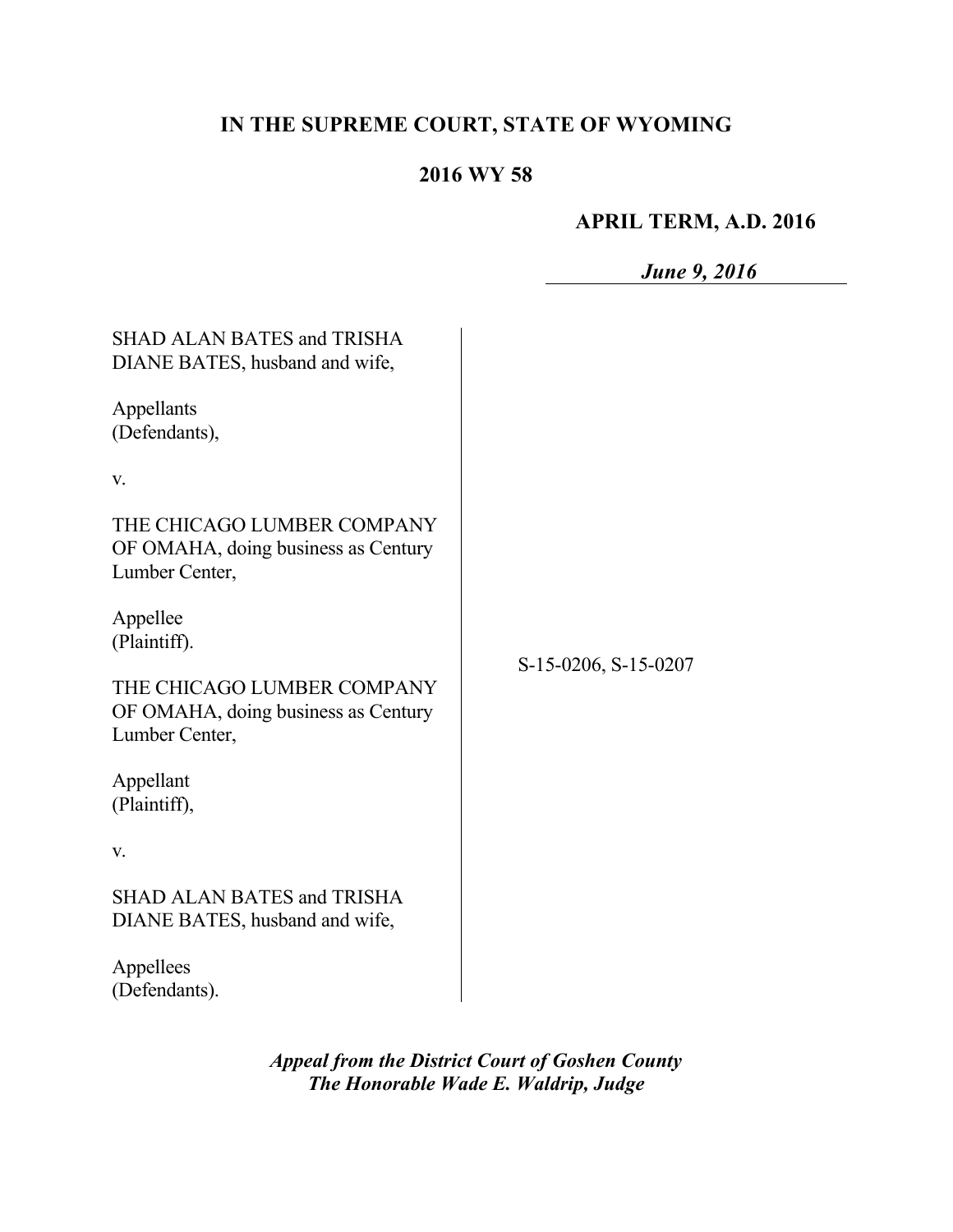#### *Representing Shad Alan Bates and Trisha Diane Bates:*

*James A. Eddington, Jones & Eddington Law Offices, Torrington, Wyoming.* 

### *Representing Chicago Lumber Company of Omaha:*

*John J. Maier, John J. Maier Law Offices, Torrington, Wyoming.*

*Before BURKE, C.J., and HILL, DAVIS, and FOX, JJ., and ROGERS, D.J.*

**NOTICE: This opinion is subject to formal revision before publication in Pacific Reporter Third. Readers are requested to notify the Clerk of the Supreme Court, Supreme Court Building, Cheyenne, Wyoming 82002, of any typographical or other formal errors so that correction may be made before final publication in the permanent volume.**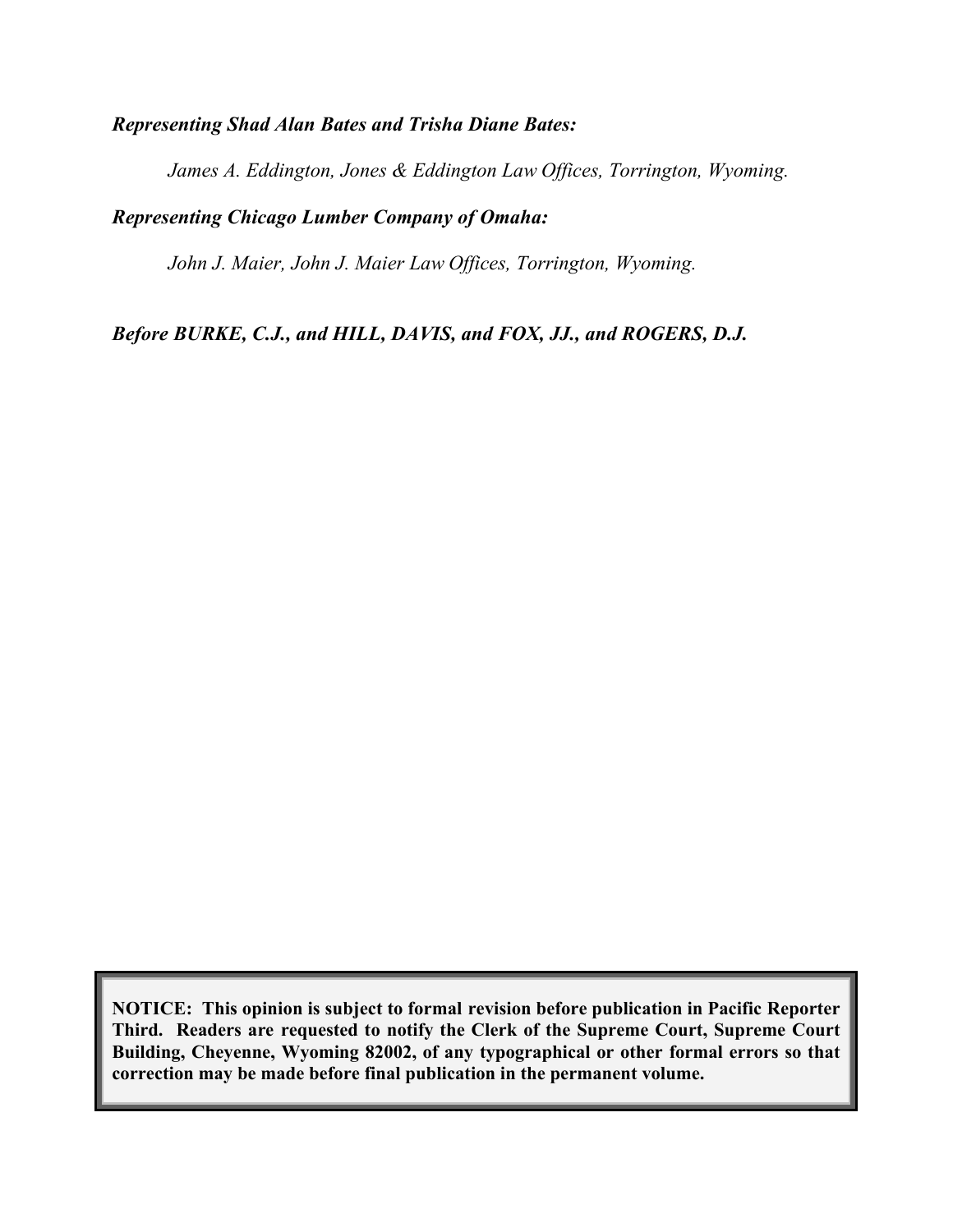#### **DAVIS, Justice.**

[¶1] Appellee Chicago Lumber Company of Omaha, doing business as Century Lumber Center (Century), supplied materials to a contractor, Anderson Carpentry and Construction (Anderson), which built a home for the Appellants Shad and Trisha Bates (the Bates). Although the Bates paid Anderson for the materials used in the home, those funds were applied to various other accounts, which caused the account with Century on the Bates job to become delinquent. Century ultimately filed a material lien against the Bates property and instituted proceedings to enforce it. The district court enforced the lien as requested. We reverse.

#### **ISSUES**

[¶2] The parties collectively raise four issues:

1. Did the district court err as a matter of law when it granted Century Lumber's *Motion for Partial Summary Judgment* concerning the validity of the lien?

2. Did the district court abuse its discretion by finding that Century Lumber timely filed its lien and that the work or materials were furnished under the same contract?

3. Did the district court err in concluding that the inclusion of materials and nonlienable charges in the recorded lien did not cause the lien in this matter to be a false and frivolous lien?

4. Did the district court err in determining that prejudgment interest cannot be included in a materialman's lien?

[¶3] We find the answer to the second issue as to the timeliness of Century's lien to be dispositive, and thus address only that issue.

#### **FACTS**

[¶4] For reasons that are explained in connection with our discussion of the standard of review, we look to a decision letter and order granting a partial summary judgment and an order after a bench trial on the remaining issues for the facts of this case. The Bates purchased real property in Goshen County, Wyoming in June of 2010. Sometime before October 15, 2010, they contracted with Anderson to serve as the general contractor in the construction of a home and other improvements to the property. The Bates ultimately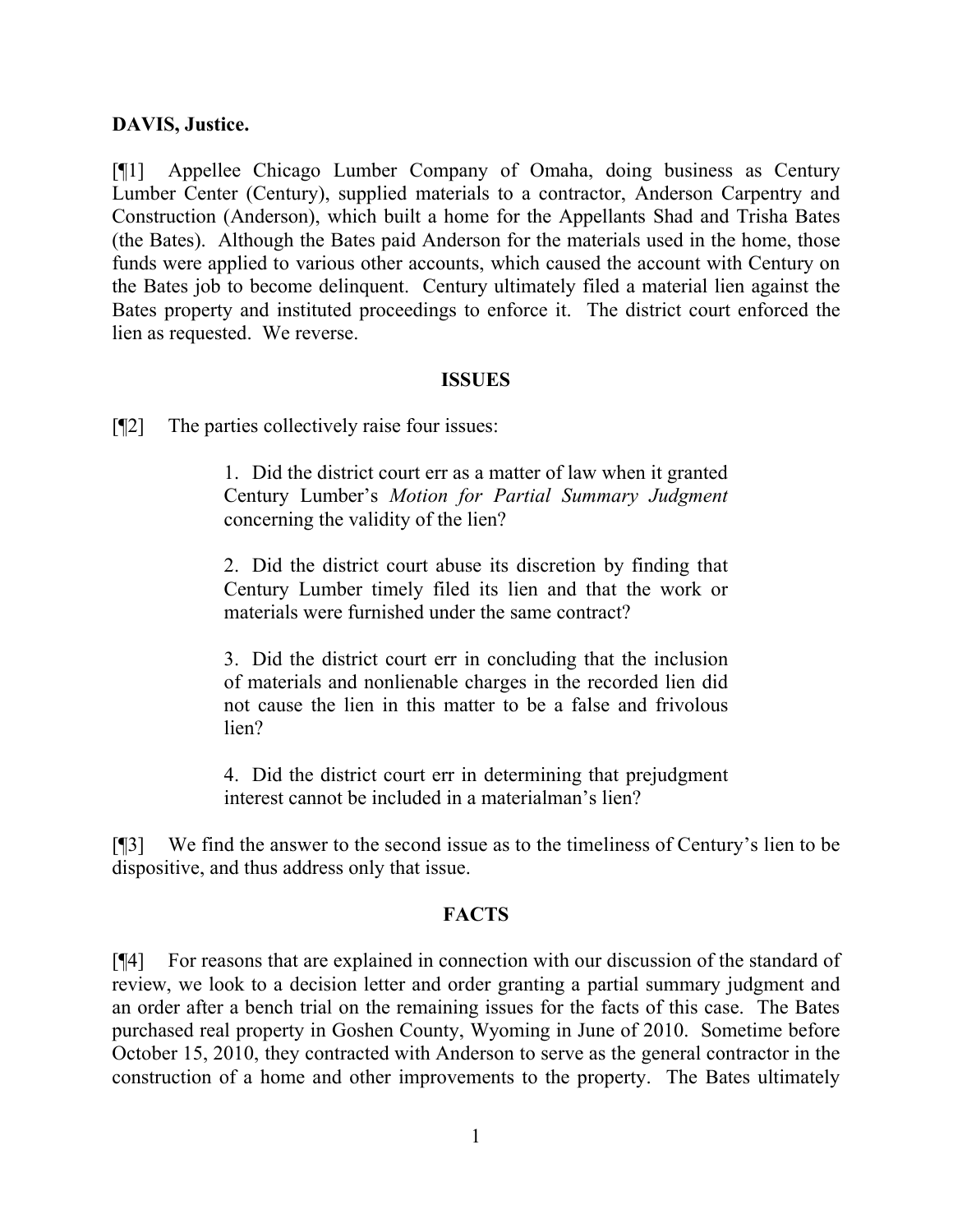paid Anderson \$249,800.00, a portion of which was to be used to purchase building materials.

[¶5] Anderson contracted with Century to purchase the necessary supplies and raw materials to build the Bates home. The two companies had a long-standing business relationship, and Anderson kept an open master account with Century to make charges as needed. The Bates construction project was opened as a subaccount of Anderson's master account, which, as we will see, initially allowed Anderson to charge materials for that job and pay for them later. Century first provided materials to Anderson for the Bates project on or about October 15, 2010.

[¶6] Century had two different methods for applying payments it received from contractors. If Century received a "generic" payment, meaning one not specified as applying to a particular account, it first applied the funds to the contractor's oldest outstanding charges and then to later charges. "Specific" payments were applied to particular subaccounts identified by the contractor. Anderson periodically made "generic" payments to his master account using money the Bates paid him. These payments were therefore not credited to the Bates subaccount in their entirety. Between October 15, 2010 and July 1, 2011, Century provided Anderson with approximately \$57,161.37 in materials for the Bates project but because the payments Anderson made were "generic," Century applied only \$14,966.81 to the Bates subaccount. Anderson was basically reducing his oldest balances on other jobs with the Bates' money. Therefore, the Bates account became delinquent, with a balance of \$42,194.56 by July 1, 2011.

[¶7] Ken Owens (Owens), Century's manager, had a number of conversations with Anderson about the delinquent status of the Bates account, and he informed Anderson that Century might assert a lien against the Bates property to ensure payment. On July 1, 2011, Century prohibited Anderson from making future charges for materials for the Bates home because of the delinquency. Of course, Century was willing to sell materials to Anderson for cash, and did so after that point in time.

[¶8] On July 22, 2011, approximately 280 days after Century first supplied materials to Anderson in connection with the Bates project, Century mailed a *Notice of Lien Liability*  to the Bates.<sup>1</sup> This was the first time they were notified that their contractor was in

 $\overline{a}$ 

<sup>&</sup>lt;sup>1</sup> The 2010 amendments found in Wyo. Stat. Ann.  $\S$  29-2-112 should at least assure that homeowners can identify those supplying materials and demand lien waivers before paying the general contractor. They require that subcontractors or materialmen send notice to the record owner or his agent of the right to assert a lien within thirty days after first supplying materials. Wyo. Stat. Ann. § 29-2-112(a)(i) and (ii)(B) (LexisNexis 2011). The statutes in force at the time arguably did not require a materialman to give any notification that it was supplying materials unless the contractor posted a notice at the jobsite or the owner included one in the project specifications. Wyo. Stat. Ann. § 29-2-111(a), (f), and (g) (LexisNexis 2009). Even then, the notice to be provided was to the prime contractor, not the owner. Wyo. Stat. Ann. § 29-2-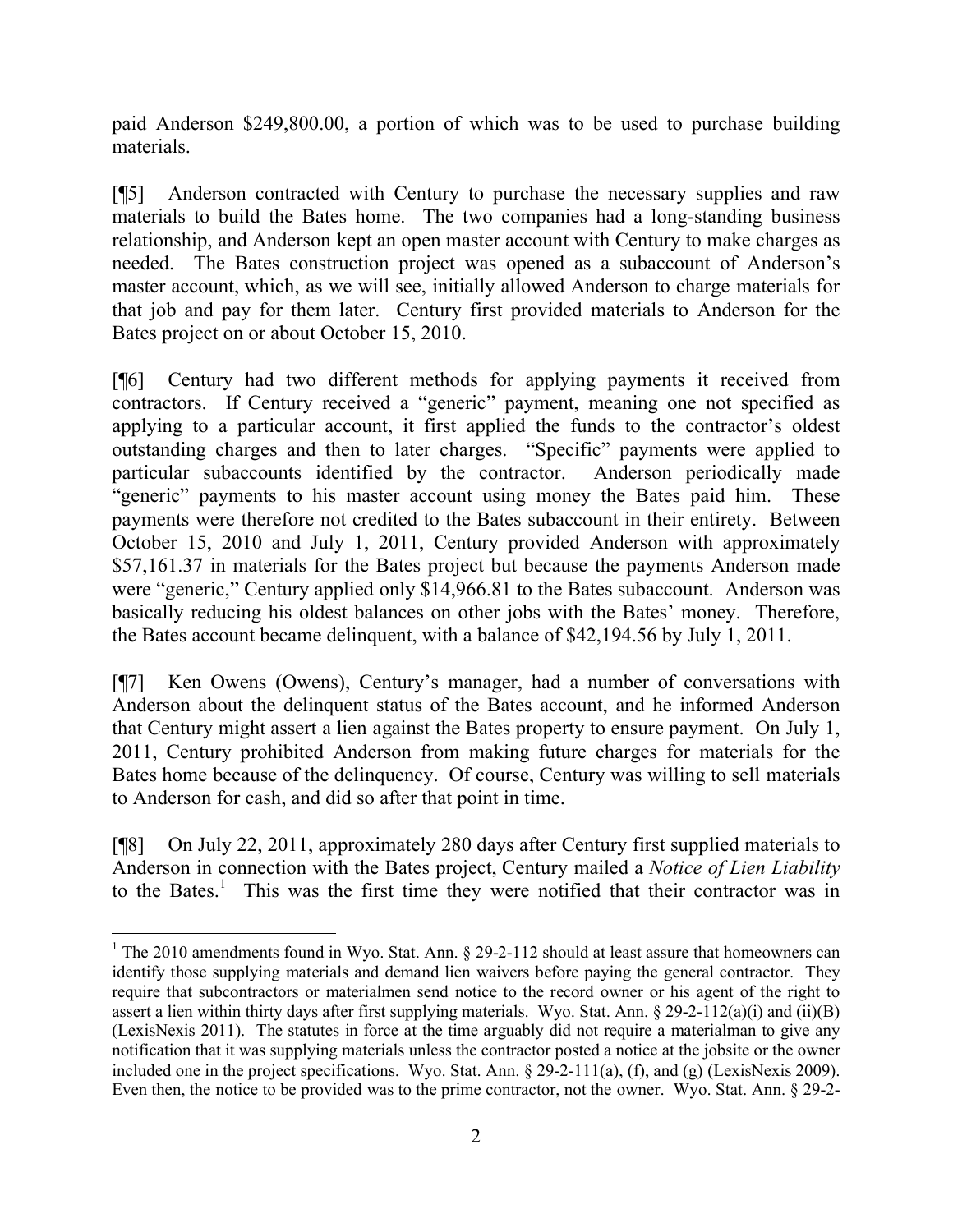arrears, and that they could be responsible for the outstanding debt to Century. Shortly after receiving this notice, the Bates contacted Owens, who confirmed that the subaccount Anderson established with Century in connection with the Bates project was delinquent. Owens also notified the Bates that Century might file a lien against their property if the subaccount remained unpaid. Century then allowed Anderson to charge some materials for the Bates home in September and October of 2011.<sup>2</sup>

[¶9] On October 21, 2011, Century sent a *Wyoming Notice to Owner* to the Bates by certified mail. That same day, Century mailed a more extensive *Notice of Lien Liability* to all parties involved in the dispute.<sup>3</sup> One month later, on November 29, 2011, Century mailed a *Notice of Intent to File Lien* to the Bates and to Anderson. Owens also drove to the Bates residence where he hand-delivered the *Notice of Intent to File Lien* to Shad Bates. On December 23, 2011, Century recorded its *Statement of Lien* against the Bates property, and on December 27, 2011, Century delivered a *Notice of Filing Lien* to the Bates and other interested parties. Finally, on June 18, 2012, Century filed a complaint seeking, among other things, to foreclose the lien against the Bates property.

[¶10] After reviewing the invoices attached to the *Statement of Lien*, the Bates contested certain charges. In an effort to accommodate their concerns, Century deducted the entire contested amount except one charge totaling \$1,348.50 for 150 sheets of drywall. At trial, Century sought judgment in its favor for \$37,438.53 in principal, \$20,949.61 in contract-based interest, and costs of \$659.00. The interest was calculated at the rate of 1.33% per month (16% annually) based on the provisional language included on each Century invoice to Anderson.

[¶11] The parties filed cross-motions for summary judgment or partial summary judgment prior to trial. In a November 12, 2014 decision letter, the district court determined that Century's lien statement was perfected and that Century timely filed its action to foreclose its materialman's lien within 180 days of perfection. The district court also found that the materialman's lien was valid and enforceable against the Bates

 $\overline{a}$ 

<sup>111(</sup>a). Such a notice would arguably have been of little value in this case, since the prime contractor was the one misapplying the funds.

<sup>&</sup>lt;sup>2</sup> Anderson attested by affidavit that he attempted to pay Century cash for materials he received on September 19, 2011, but that he was told that "I needed to charge a few items so Century Lumber could file a lien." Since the district court made no findings as to this piece of evidence in its partial summary judgment, and because we have no way of knowing if Anderson testified to this effect at trial, we ignore this statement.

<sup>&</sup>lt;sup>3</sup> At that time, the other interested parties included Eric Anderson, d/b/a Anderson Carpentry and Construction; Shad Alan Bates and Trisha Diane Bates, husband and wife; and Farm Credit Services of America, FCLA. The Bates obtained a secured loan in the amount of \$303,450.00 from Farm Credit Services of America to finance the construction of their property. Farm Credit Services of America was dismissed from the case per agreement of the parties and Eric Anderson d/b/a Anderson Carpentry and Construction was dismissed after filing for bankruptcy.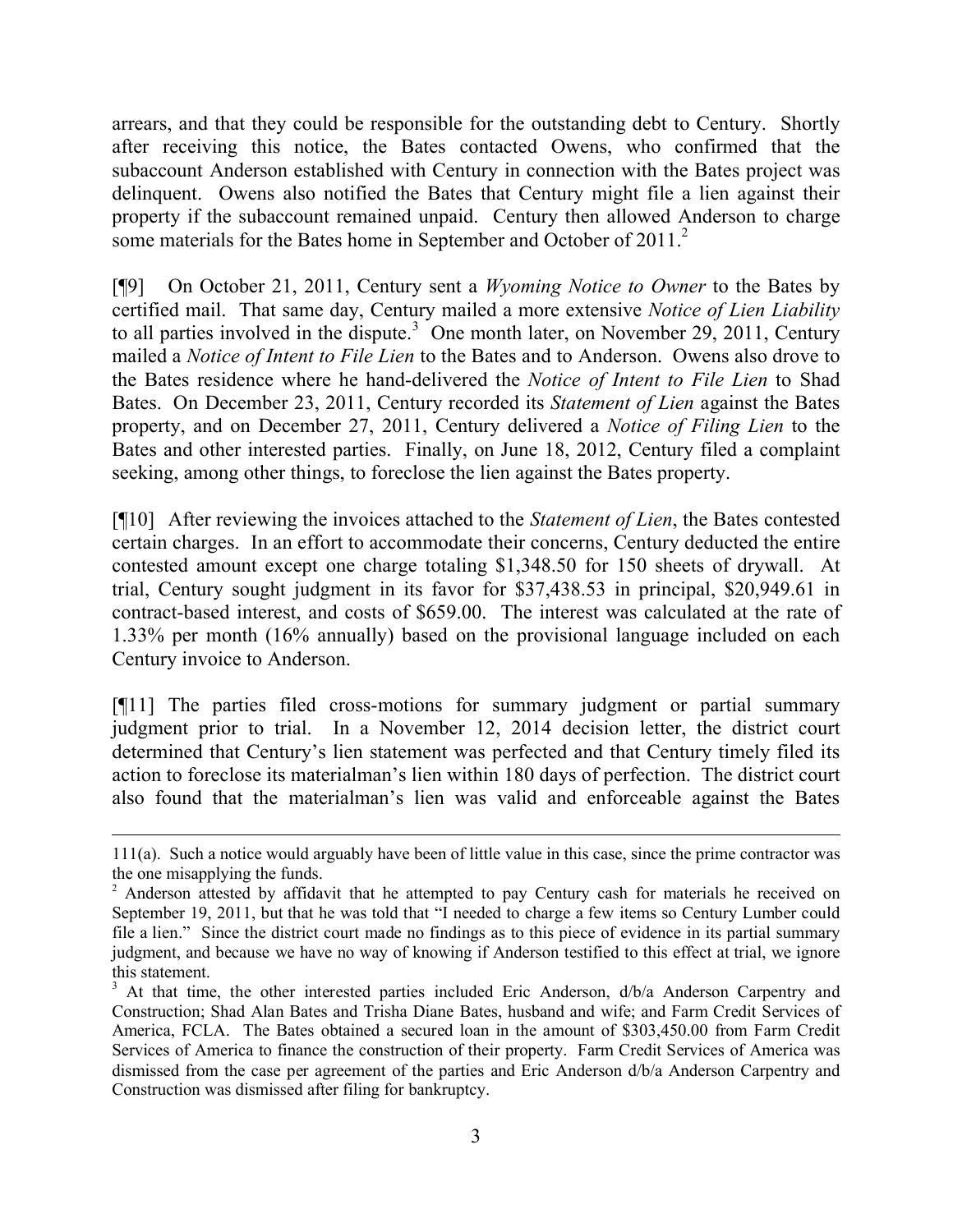property. This ruling was evidently not quite as broad as it might seem, because the court later addressed some aspects of whether the lien was timely filed in its findings after trial.

[¶12] The district court held a bench trial on the issues remaining after partial summary judgment on April 8, 2015. In an April 20, 2015 order, the district court first addressed whether the inclusion in its *Statement of Lien* of items not specifically used in the construction of the Bates home caused the lien to be a false or frivolous lien under Wyo. Stat. Ann. § 29-1-311(b). It found that Century had amended its lien to include only the materials furnished for the Bates project, and that there was no evidence to suggest that the lien was false or frivolous. It thus declined to strike and release the lien on that basis.

[¶13] Next, the district court addressed the lien's timeliness and the Bates' contention that the lien was not filed within ninety days of substantial completion of the project. The Bates contended that the project was substantially completed in July 2011. The district court, however, found that the *Statement of Lien* was timely filed because Century continuously provided materials for the Bates project under "one overarching contract" from October 2010 to October 2011.

[¶14] Finally, the district court analyzed whether Century was entitled to include accrued interest in the lien amount. Although Century initially sought statutory prejudgment interest, it clarified at trial that it sought only contract-based monthly interest of 1.33% based on the language of its invoices to Anderson. The district court concluded that the lien statutes do not explicitly allow materialmen to recover contractbased interest. Rather, it reasoned, the statutes allow materialmen to claim only an amount "for material furnished," citing Wyo. Stat. Ann. § 29-2-101. As a result, the court deducted accrued interest from the lien amount and awarded Century \$37,438.53, plus costs of \$659.00, for a total judgment of \$38,097.53. The parties' respective appeals followed.

### **STANDARD OF REVIEW**

[¶15] We resolve this appeal based upon the timeliness of Century's lien under Wyo. Stat. Ann. § 29-2-106(a). The district court made findings of undisputed material fact on partial summary judgment in its decision letter, which was referred to in its order granting partial summary judgment. It also made additional findings after a bench trial on the remaining issues. We must review both.

[¶16] Under Wyoming Rule of Civil Procedure 56(d), the court was entitled to determine what material facts exist without substantial controversy:

> (d) *Case Not Fully Adjudicated on Motion*. -- If on motion under this rule judgment is not rendered upon the whole case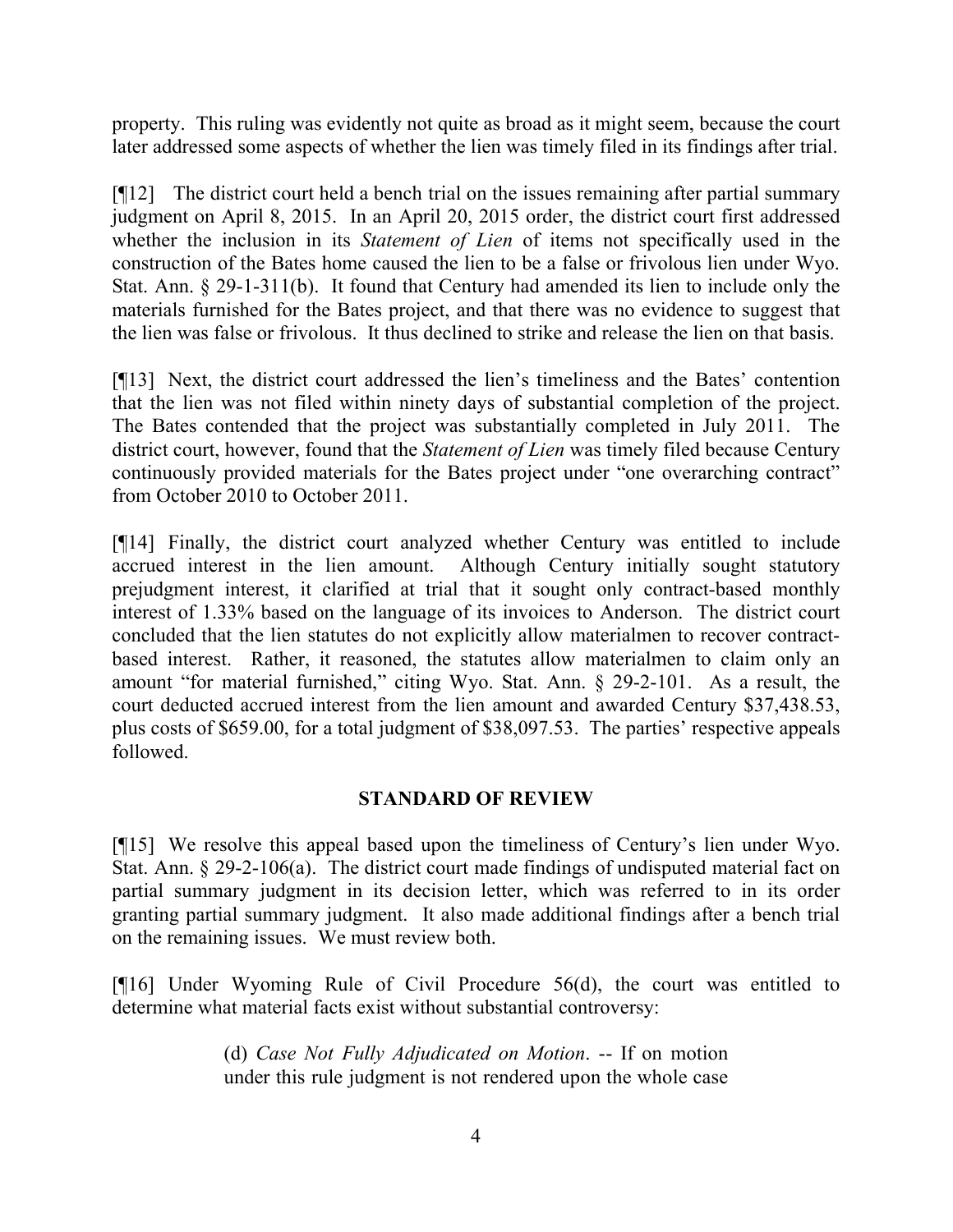or for all the relief asked and a trial is necessary, the court at the hearing of the motion, by examining the pleadings and the evidence before it and by interrogating counsel, shall if practicable ascertain what material facts exist without substantial controversy and what material facts are actually and in good faith controverted. It shall thereupon make an order specifying the facts that appear without substantial controversy, including the extent to which the amount of damages or other relief is not in controversy, and directing such further proceedings in the action as are just. Upon the trial of the action the facts so specified shall be deemed established, and the trial shall be conducted accordingly.

W.R.C.P.  $56(d)$ .<sup>4</sup>

 $\overline{a}$ 

[¶17] As will be discussed below, the parties have not challenged the district court's finding on partial summary judgment that the Bates home was substantially complete in July of 2011, and the district court did not modify this finding in its order after trial. We need not therefore further discuss the standard of review for a partial summary judgment.

[¶18] As to those facts found after a bench trial, we review the district court's factual findings to determine whether they were clearly erroneous, and its legal conclusions de novo. *Goforth v. Fifield*, 2015 WY 82, ¶ 34, 352 P.3d 242, 249 (Wyo. 2015) (citing *Ultra Res., Inc. v. Hartman*, 2010 WY 36, ¶ 97, 226 P.3d 889, 922 (Wyo. 2010)).

[¶19] In this case, review of the findings after trial is even more limited because we have been provided no trial transcript. Under these circumstances, we must presume that there are no factual irregularities in the judgment, and that it was reasonably based on competent evidence. *Harignordoquy v. Barlow*, 2013 WY 149, ¶ 17, 313 P.3d 1265, 1269 (Wyo. 2013); *see also* Tyler J. Garrett, *Anatomy of a Wyoming Appeal: A Practitioner's Guide for Civil Cases*, 16 Wyo. L. Rev. 139, 155 (2016). Nonetheless, we may review for errors of law which appear on the face of the district court's order. *Walker v. Walker*, 2013 WY 132, ¶ 46, 311 P.3d 170, 180 (Wyo. 2013).

#### **DISCUSSION**

[¶20] Wyo. Stat. Ann. § 29-2-106(a), as it existed at the time of the events of this case, provided as follows: $5$ 

<sup>4</sup> For a discussion of Rule 56(d), *see* 10B Charles A. Wright, et al., *Federal Practice and Procedure, Civil* § 2737 (April 2016 update, 3d ed.).

 $5$  The statute was amended in 2010, but the changes were not effective until July 1, 2011. The amendment contained a specific provision that it would not apply to any projects commenced before its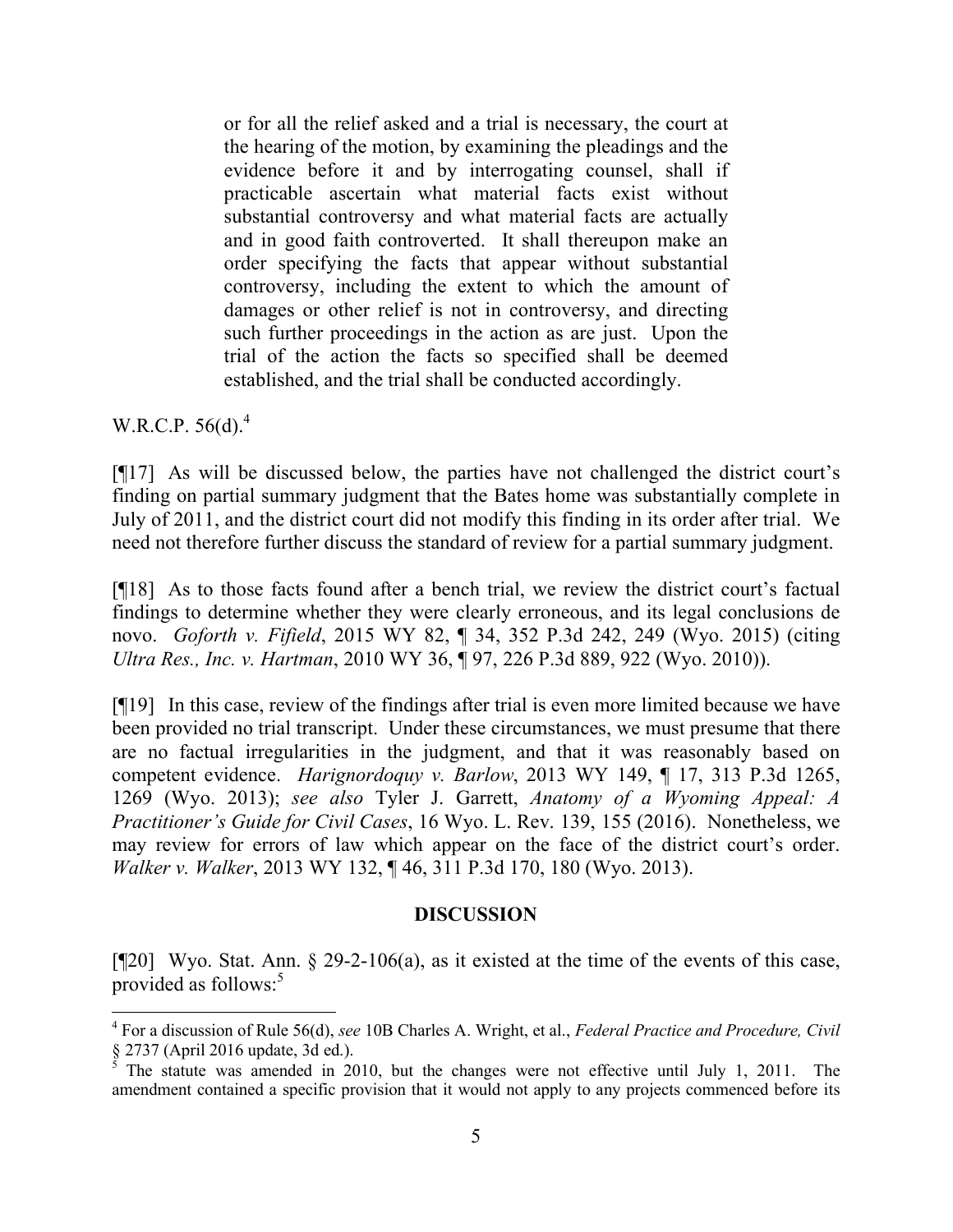(a) Every contractor shall file his lien statement within one hundred twenty (120) days and every other person shall file within ninety (90) days:

(i) After the last day when work was performed or materials furnished under contract; or

(ii) From the date the work was substantially completed or substantial completion of the contract to furnish materials, whichever is earlier; or

(iii) With respect to an employee or subcontractor, after the last day he performed work at the direction of his employer or contractor.

Wyo. Stat. Ann. § 29-2-106(a) (LexisNexis 2009).

 $\overline{a}$ 

 $[921]$  As to the language in subsection (a)(ii), the district court found in its decision letter that "Anderson substantially completed the Bates home in July 2011, and that the last 'substantial' charge [for materials used] in the home occurred on June 17, 2011." A review of the materials filed in support of and in opposition to the parties' cross-motions for summary judgment finds support for these conclusions in the affidavits of Shad Bates and Eric Anderson. Century presented no countervailing evidence and did not move to strike those affidavits. This finding was, as already noted, not challenged on appeal. Furthermore, in its post-trial order, the court noted that the Bates and Anderson (who evidently testified at trial) claimed that the home was substantially complete by July 2011, which was consistent with its finding on partial summary judgment.<sup>6</sup>

[¶22] The court did not consider the date of substantial completion to be important, as it held that the materials, whether charged or bought with cash, were supplied pursuant to "one overarching contract," and that they were last supplied on October 7, 2011. This phrase may refer to the contract between Anderson and Century, or the contract between Anderson and the Bates – we cannot tell for certain from the decision. Certainly there is no suggestion that there was ever a contract between Century and the Bates.

effective date. 2010 Wyo. Sess. Laws ch. 92, § 4, at 425 (cited in *Electrical Wholesale Supply Co., Inc. v. Fraser*, 2015 WY 105, ¶ 20, 356 P.3d 254, 260 (Wyo. 2015)). Since the district court found that Century began to supply materials in 2010, the old statute applies.

<sup>&</sup>lt;sup>6</sup> We note that there is considerable confusion as to whether it is proper to refer to a Rule 56(d) finding as a partial summary judgment, because such a finding is not final or appealable. *See* 10B Wright, *supra*, § 2737. It is clear that the court could have modified this finding if facts presented at trial convinced it otherwise, but it did not do so. *Id*.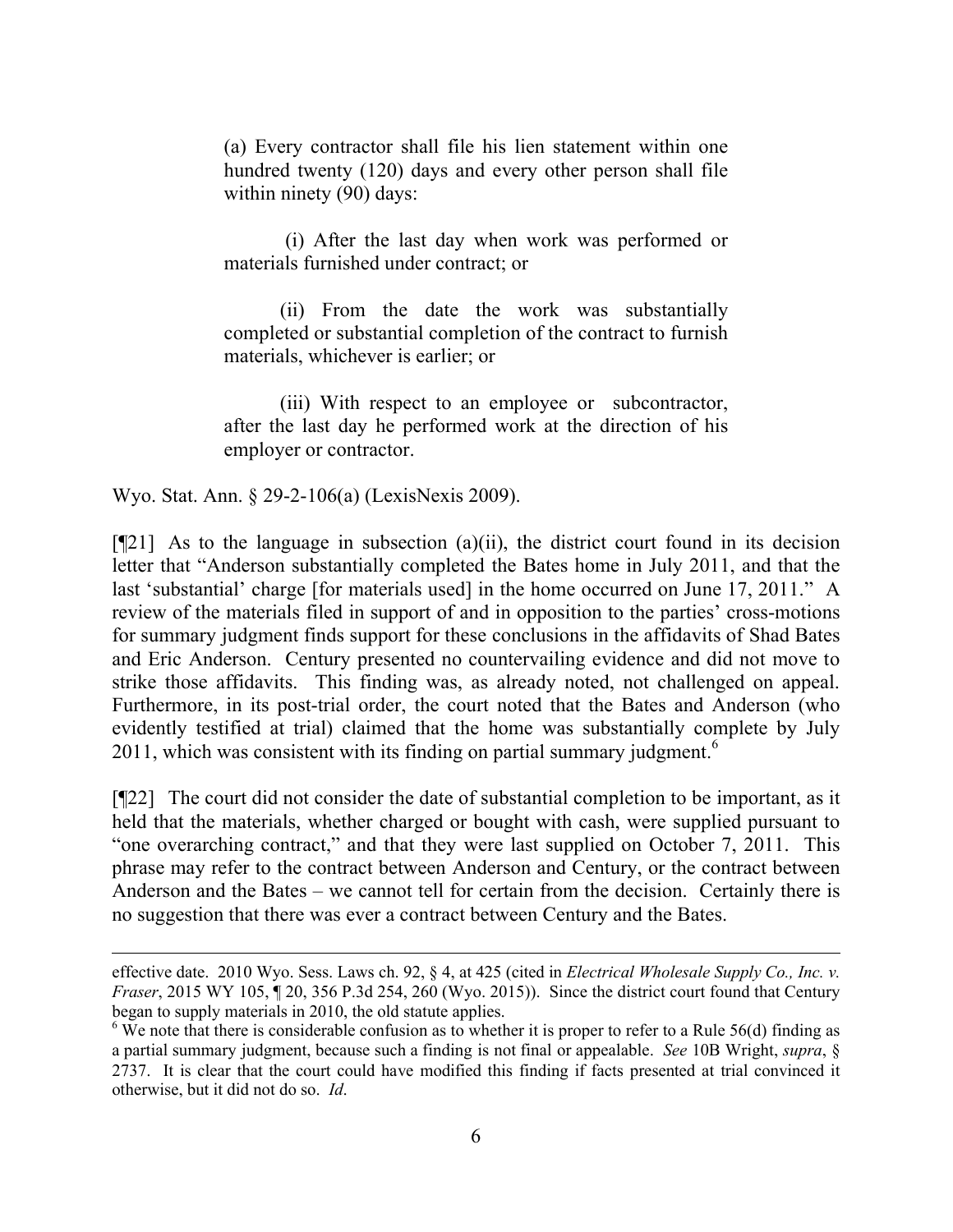[¶23] In any event, the district court believed the lien to be timely filed because Century supplied materials that Anderson used in the Bates residence after substantial completion on a cash basis and then for credit after a 93-day lapse in charges. This is a legal conclusion, not a factual one.

[¶24] Standing alone, the finding on summary judgment that the home was substantially complete in July of 2011 would mean, giving Century the benefit of the doubt, that the time to file a lien began no later than July 31, 2011. The lien statement was filed on December 23, 2011, 146 days after July 31. That portion of the statute is clear and unambiguous, and our rules would require that we give effect to the plain and ordinary language used in it. *Harmon v. Star Valley Medical Center*, 2014 WY 90, ¶ 15, 331 P.3d 1174, 1178 (Wyo. 2014). No matter how the dates are calculated, the lien was not filed within ninety days of the substantial completion date the court found, and it would therefore be untimely under the version of Wyo. Stat. Ann.  $\S$  29-2-106(a)(ii) then in effect.

[¶25] On the other hand, the district court also found after trial that Century supplied Anderson materials he used on the Bates home for cash after it cut off his credit. In addition, it found that materials were again supplied on credit in September and October of 2011, after the 93-day cash-only hiatus.<sup>7</sup> It evidently reasoned that the date of substantial completion of either the Bates-Anderson contract or the Anderson-Century agreement did not control because the statute also allowed Century to file within ninety days of last supplying materials under one contract or the other, since the statute also

 $\overline{a}$ 

<sup>&</sup>lt;sup>7</sup> It is doubtful that the items supplied for cash were "lienable" as they had to be in order to support a lien. *Mawson-Peterson Lumber Co. v. Sprinkle*, 59 Wyo. 334, 346-48, 140 P.2d 588, 592-93 (1943). Because they were sold for cash, there was no debt associated with them, and a lien must secure an indebtedness:

As a lien is a right to encumber property until a debt is paid, it presupposes the existence of a debt. If there is no debt in the first instance, there is no need for a lien, so a lien cannot legally exist or attach. In other words, without a debt, there can be no lien.

<sup>51</sup> Am. Jur. 2d *Liens* § 13 (2d ed. 2011). Other cases and authorities confirm this general principle. *Marina Funding Group, Inc. v. Peninsula Property Holdings*, 950 So.2d 428, 430-431 (Fl. App. 2007) (where a satisfaction appeared to have satisfied a debt, there could be no lien); *Goetz v. Selsor*, 628 S.W.2d 404, 406 (Mo. App. 1982) (per curium); *Harbor Village at Saga Bay, Inc. v. Dahm*, 367 So.2d 1100, 1102 (Fla. App. 1979) (where there was no debt or duty, there could be no lien); 1 Leonard A. Jones*, Jones on Liens* § 3, at 5 (3d ed. 1914) (a lien is a legal charge on either personalty or real estate for the satisfaction of a debt or obligation); 53 C.J.S. *Liens* § 1, at 629 (2005) (a lien is understood and used to denote a claim, encumbrance, or charge on property as security for the payment of some debt, obligation, or duty). If the items in question were not lienable, there would be a gap of more than ninety days in the provision of materials that could support a lien. However, we need not address this issue in light of the manner in which we construe the applicable statute.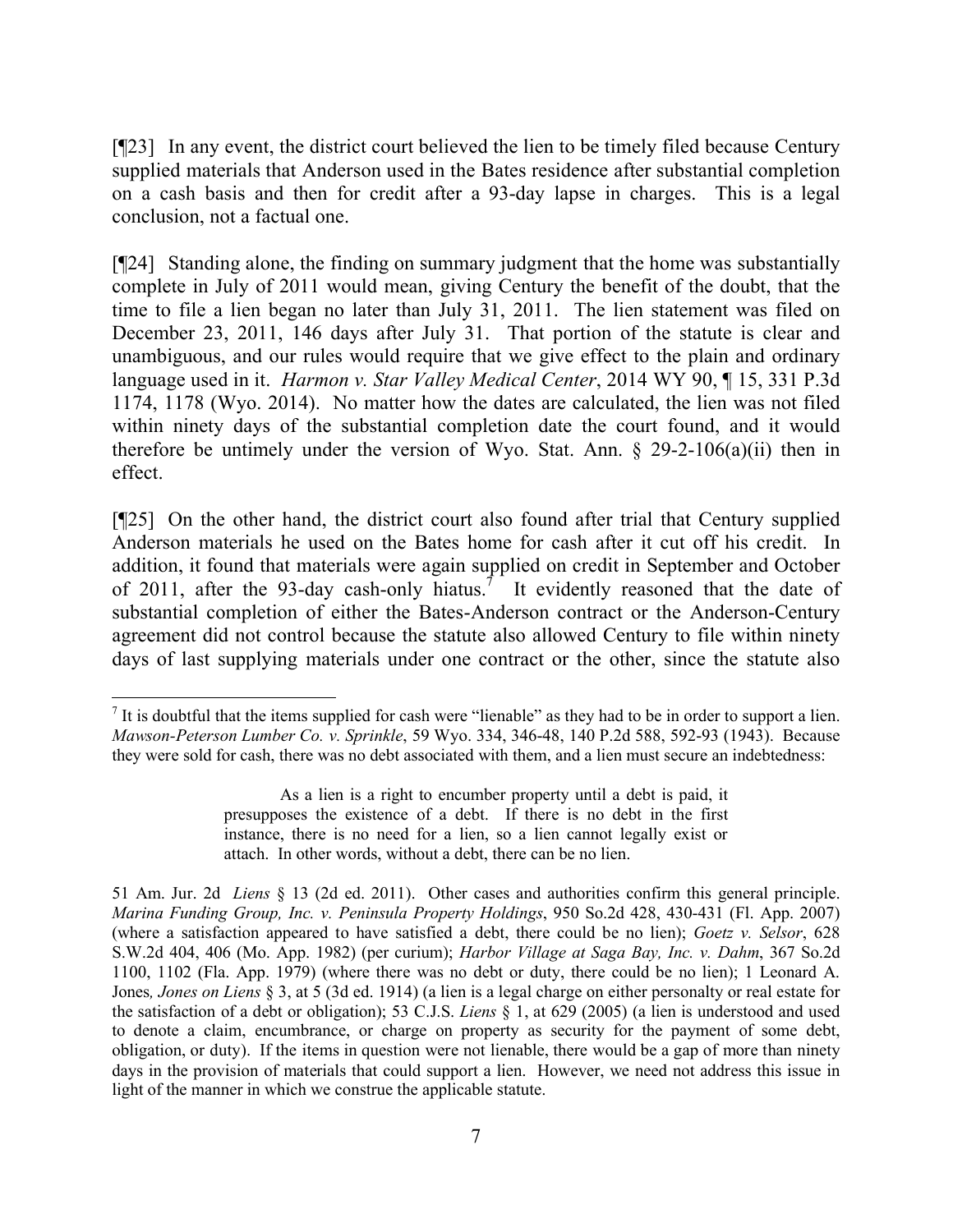provides that the lien can be filed ninety days "[a]fter the last day when work was performed or materials furnished under contract." Wyo. Stat. Ann. § 29-2-106(a)(i) (pre-2010 amendment). Although we are not certain which agreement the district court considered to be the "overarching contract," in order for this conclusion to be correct, subsections (a)(i) and (a)(ii) would have to be alternatives, and Century would have to have been entitled to avail itself of the later of those dates.

 $[$ [[26] Subsection (a)(ii) of the statute in force at the time materials were supplied provides that the date when the time to file a lien begins to run is "whichever is earlier" among events. The phrase could apply only to the dates of substantial completion of the project or substantial completion of the contract to supply materials under subsection (a)(ii). On the other hand, it would make little sense for the legislature to require a material supplier to file a lien within ninety days of either type of substantial completion, and then provide that any provision of materials after that date would restart the clock under subsection (a)(i), because materials and work certainly can be needed after substantial completion for full completion and for "punch list" items the contractor must repair or replace.

[¶27] It is thus uncertain whether the phrase "whichever is earlier" is just poorly placed to convey its correct meaning, or whether it was placed where it is despite the odd result that would follow. This creates an ambiguity that requires us to engage in statutory interpretation:

> In interpreting statutes, our primary consideration is to determine the legislature's intent. All statutes must be construed *in pari materia* and, in ascertaining the meaning of a given law, all statutes relating to the same subject or having the same general purpose must be considered and construed in harmony. Statutory construction is a question of law, so our standard of review is *de novo.* We endeavor to interpret statutes in accordance with the legislature's intent. We begin by making an inquiry respecting the ordinary and obvious meaning of the words employed according to their arrangement and connection. We construe the statute as a whole, giving effect to every word, clause, and sentence, and we construe all parts of the statute *in pari materia.* When a statute is sufficiently clear and unambiguous, we give effect to the plain and ordinary meaning of the words and do not resort to the rules of statutory construction. Moreover, we must not give a statute a meaning that will nullify its operation if it is susceptible of another interpretation.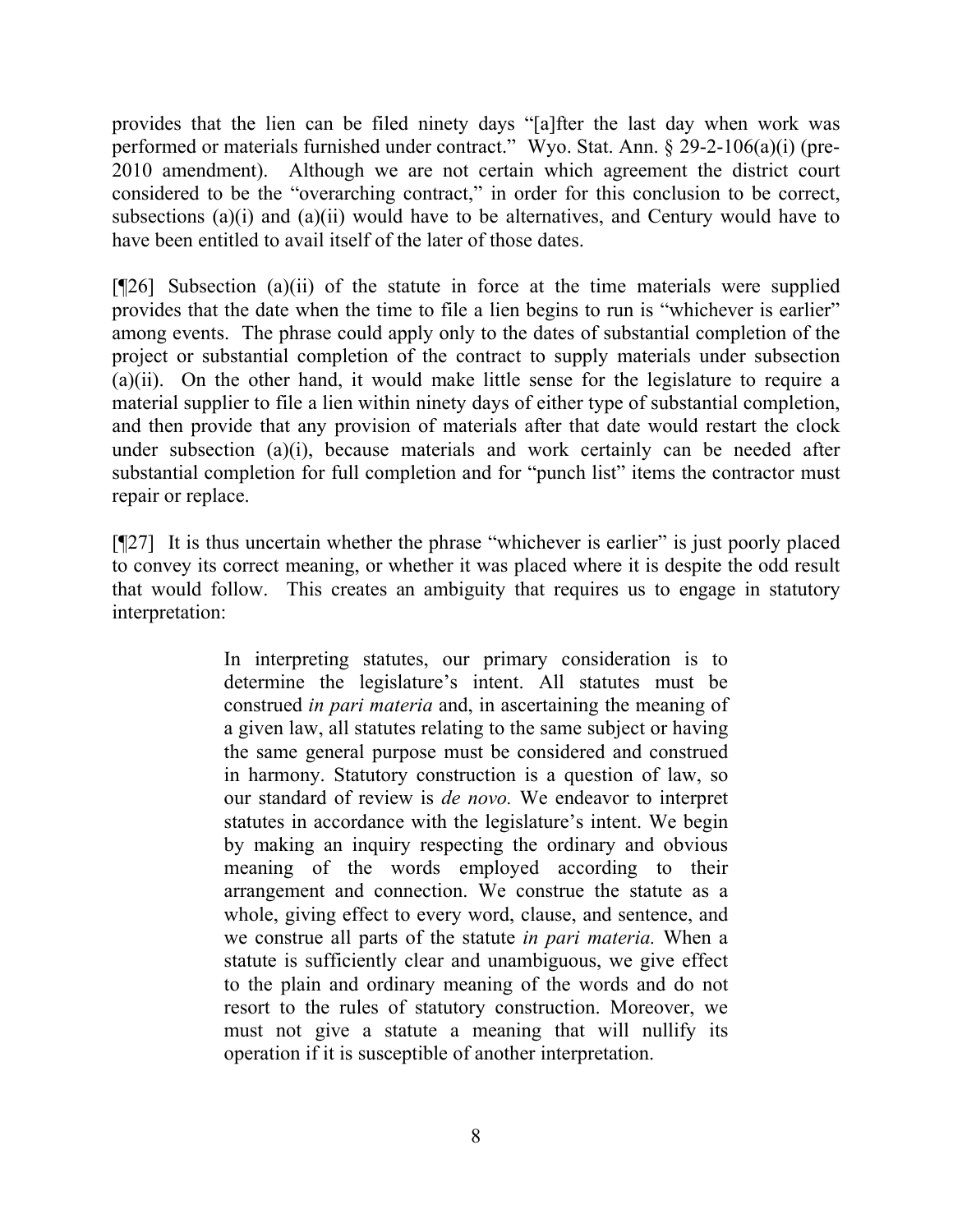*Powder River Basin Res. Council v. Wyo. Oil & Gas Conservation Comm'n*, 2014 WY 37, ¶ 19, 320 P.3d 222, 228 (Wyo. 2014) (citations omitted).

[¶28] An additional firmly rooted rule of statutory construction also aids in our interpretation. That is, "where the legislature, by subsequent amendment or legislation in the same act or on the same subject, enacts language which clarifies previously ambiguous language, the subsequent language gives meaning to the previously ambiguous expression." *Moncrief v. Wyoming State Bd. of Equalization*, 856 P.2d 440, 444-45 (Wyo. 1993).

[¶29] In 2010, the Wyoming legislature amended the statute in question and clarified the ambiguity:

> (a) Except as provided in subsection (c) of this section, any contractor asserting a lien under this chapter shall file his lien statement within one hundred fifty (150) days and every other person asserting a lien under this chapter shall file within one hundred twenty (120) days:

#### (i) **Of the earlier of:**

 $\overline{a}$ 

(A) After the last day when work was performed or materials furnished under contract;

(B) From the date of substantial completion of the project on which work was performed or materials were furnished under contract; or

(ii) With respect to a subcontractor, after the last day he performed work at the direction of the contractor or other person authorized to provide direction.

Wyo. Stat. Ann. § 29-2-106(a), as amended by 2010 Wyo. Sess. Laws ch. 92, § 2 (emphasis added).

[¶30] In accordance with our longstanding rules of statutory construction, we are convinced that the earlier (or earliest) date triggered the obligation to file the lien under the pre-2010 statute, the version applicable in this case. 8 This means that the earlier date

<sup>&</sup>lt;sup>8</sup> We are aware that it might be difficult for a material provider to know when substantial completion has taken place. The legislature addressed this problem by an amendment that requires the property owner to record a notice of substantial completion with the county clerk. Wyo. Stat. Ann. § 29-2-106(c) and (d) (as amended in 2010).